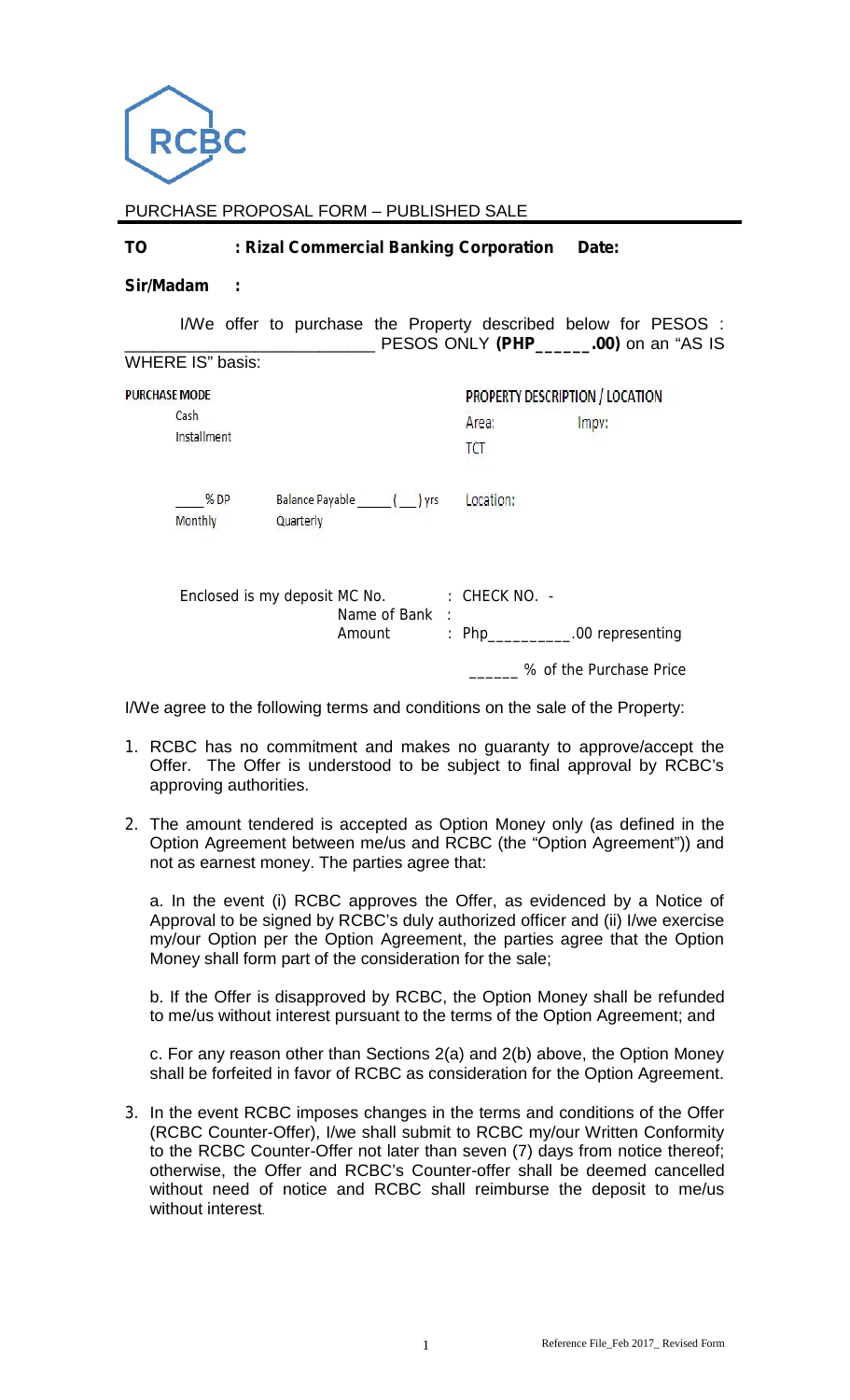# 4. **A. For Cash Sales I/We agree to pay**

The Balance shall be paid from receipt of the Notice of Approval/Written Conformity via the following:

- 4.A.1: **Php\_\_\_\_\_\_.00 or \_\_ %** down payment upon submission of offer;
- 4.A.2: An additional **Php\_\_\_\_\_\_\_.00 or \_\_%** to complete the down payment shall be paid within seven (7) days from receipt of Notice of Approval/Written Conformity or as indicated in the Notice of Approval; and
- 4.A.3: **Php\_\_\_\_\_\_\_.00 or \_\_ %** balance shall be paid 30 days from completion of the down payment or as indicated in the Notice of Approval.

The Deed of Absolute Sale shall be executed upon receipt by RCBC of the full purchase price.

## B. **For Installment Sales I/we agree to pay:**

- 4.B.1 \_\_\_ % Downpayment
	- The **Php\_\_\_\_\_\_\_\_\_\_\_\_\_ or \_\_\_%** deposit paid upon submission of the offer shall form part of the required down payment;
	- An additional **Php\_\_\_\_\_\_\_\_\_\_\_\_\_\_ or \_\_\_**\_\_\_ **%** to complete the down payment shall be paid within seven  $(7)$  days from receipt of Notice of Approval/Written Conformity.
- 4.B.2 the balance of the purchase price of **Php\_\_\_\_\_\_\_\_\_\_\_\_\_** shall be paid in installments with fixed interest rate of \_\_**%** for a period of \_\_\_ **(\_\_)** years; the first installment to be due thirty (30) days from the date of signing of the Deed of Conditional Sale or receipt of the full down payment whichever comes first or as indicated in the Notice of Approval. I/WE shall submit twenty-four (24) post-dated checks to cover the monthly amortizations every two (2) years.

For both cash or installment sales, RCBC reserves the right of ownership to the property until the TCP has been fully paid.

- 5. In the event of my/our withdrawal/cancellation of my/our offer after Notice of Approval shall have been served, or in case of failure on my/our part to pay the amounts provided in Par. 4 above within the specified period or to sign the Deed of Conditional Sale within thirty (30) days from receipt of the Notice of Approval, my/our deposit shall be forfeited in favor of RCBC as penalty and the deal shall be deemed cancelled without need of further notice. Thereafter, RCBC shall be free to sell the Property to other interested parties.
- 6. RCBC sells only whatever rights, interests, and participation it has on the Property and I/we am/ are charged with full knowledge of the nature and extent of said rights, interests, and participation. I/we confirm we have inspected and ascertained the condition of the Property and have not relied on any representation by RCBC with respect to the property subject of this Offer.
- 7. I/We shall assume payment of all taxes, including but not limited to transfer, excise and documentary stamp taxes and all other imposts, assessments or charges that the Republic of the Philippines may impose now or hereafter on the Property. I/We shall likewise defray all expenses to be incurred in connection with the execution of the Deed of Absolute Sale/Conditional Sale, including notarial and registration fees and such other fees and expenses that may be necessary for the validity of the instrument and other documents that may be executed in the event of approval of my/our Offer.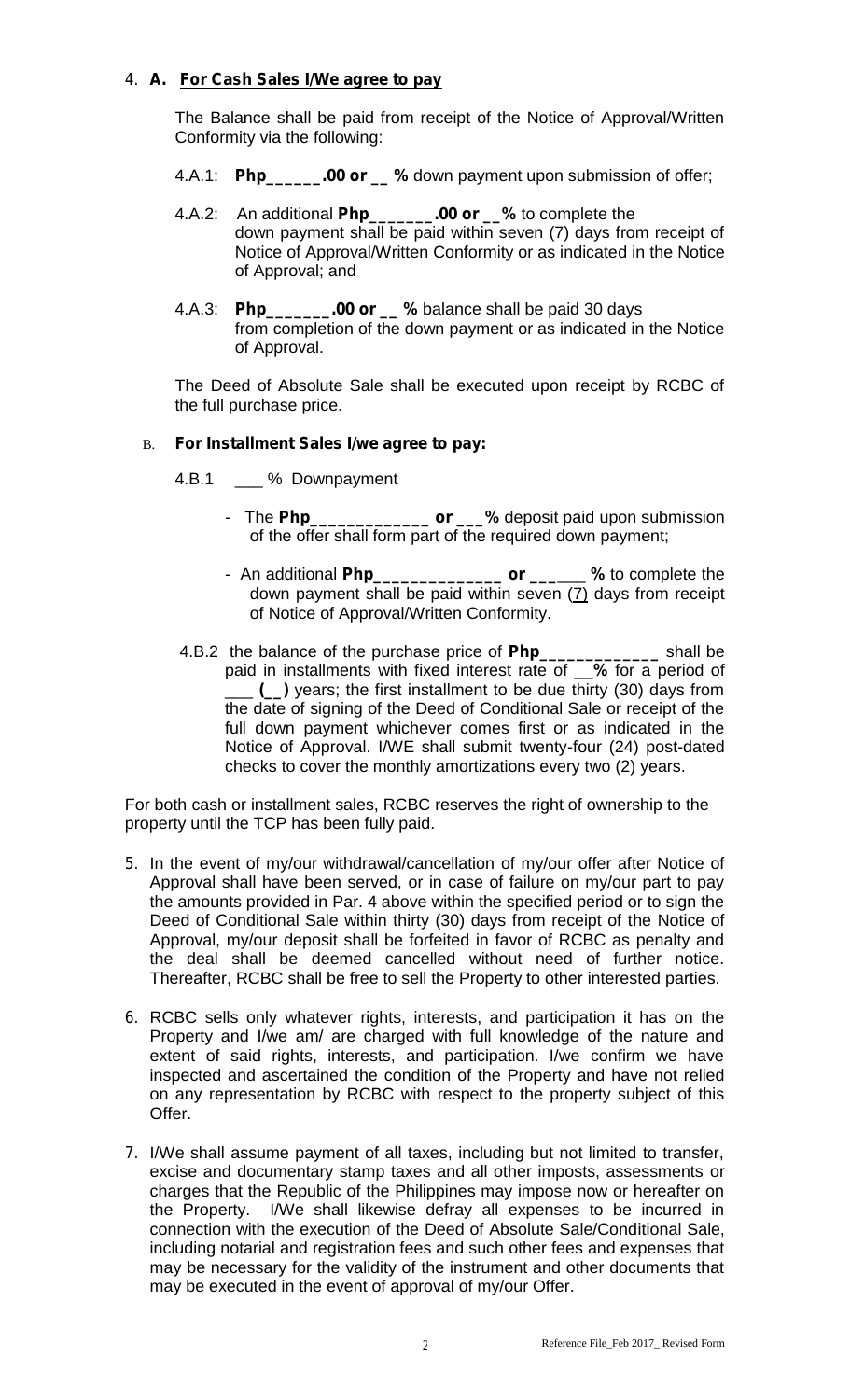I/We upon assumption of payment obligation of any and all expenses/costs due particularly real property taxes, caretaking/security fees and insurance fees, including the CWT and DST proof of payment and Forms CWT 1606 (if applicable) and DST 2000-OT.

I/We shall also be responsible for the payment of the advances paid by RCBC or any future expenses that maybe incurred by RCBC including but not limited to caretaking fees/security fees, insurance and or real property taxes which RCBC may continue to pay in my behalf. Any and all outstanding expenses billed to me must be paid 30 days from the execution of the Deed. Outstanding obligations not paid within the provided grace period shall accrue penalties or interest accordingly and shall form part off my unpaid outstanding obligation. I confirm and agree that the penalties or interest shall be as stipulated in the Deed of Conditional Sale or Deed of Absolute Sale to be executed by RCBC and me. I/We shall furnish the copies without need of demand, of such payments, official receipts and corresponding assessments to RCBC.

- 8. In view of the pending case over the Property, of which I am made aware of by RCBC, I/We shall assume all the costs, fees and expenses in connection with such claim or proceeding. I/We shall be liable for any costs incurred by RCBC for defending or prosecuting the pending action, including all actual costs and legal fees, starting from the date of the Deed of Conditional Sale. Payment in full of all outstanding legal fees shall be a pre-requisite to the issuance of the Deed of Absolute Sale in my/our favor.
- 9. For both cash and installment sales, RCBC shall shoulder the creditable withholding tax only to the extent of the selling price. Moreover, if the zonal/fair market value is increased to a level higher than the selling price during the term of the sale, the resulting additional tax (based on the higher of the zonal/fair market value or selling price) shall be borne by me/us.
- 10.Title to and ownership of the Property shall remain with RCBC and shall be transferred by RCBC only upon full payment of the approved purchase price and interest and other related expenses (e.g. real estate taxes, DST, notarial fee, transfer tax, etc.) advanced by RCBC which shall be payable by me/us under the Deed of Conditional Sale (DCS) and relevant agreements.
- 11.Turn-over of Property for my/our use, occupancy and/or improvement may be done only upon payment of at least twenty five (25%) percent of the total purchase price and full documentation of the sale, and my continuous possession over the property thereafter shall be conditioned upon my prompt payment in full of all installments and accountabilities in accordance with the above-stated schedule, failure of which will entitle RCBC to immediately recover possession of the Property or reasonable rent for my unauthorized use thereof.
- 12.For installment sales, clients are required to update RCBC the documentary requirements as maybe requested on a yearly, two (2) years or three (3) years basis. This in compliance of the BSP regulation on Anti-Money Laundering.
- 13. If my/our Offer is accepted, I/we shall be responsible for ejecting illegal occupants, if any, of the Property and shoulder the cost of ejectment. I/we shall answer, upon demand by RCBC, for claims/damages that may be filed against it, and for costs of suit it may incur, arising from the ejectment actions that I/we will pursue.
- 14.In order to prosecute any action to eject illegal occupants from the Property, RCBC will allow me/us to engage the services of counsel to file such action in the RCBC's name, provided that such counsel is duly accredited by RCBC.